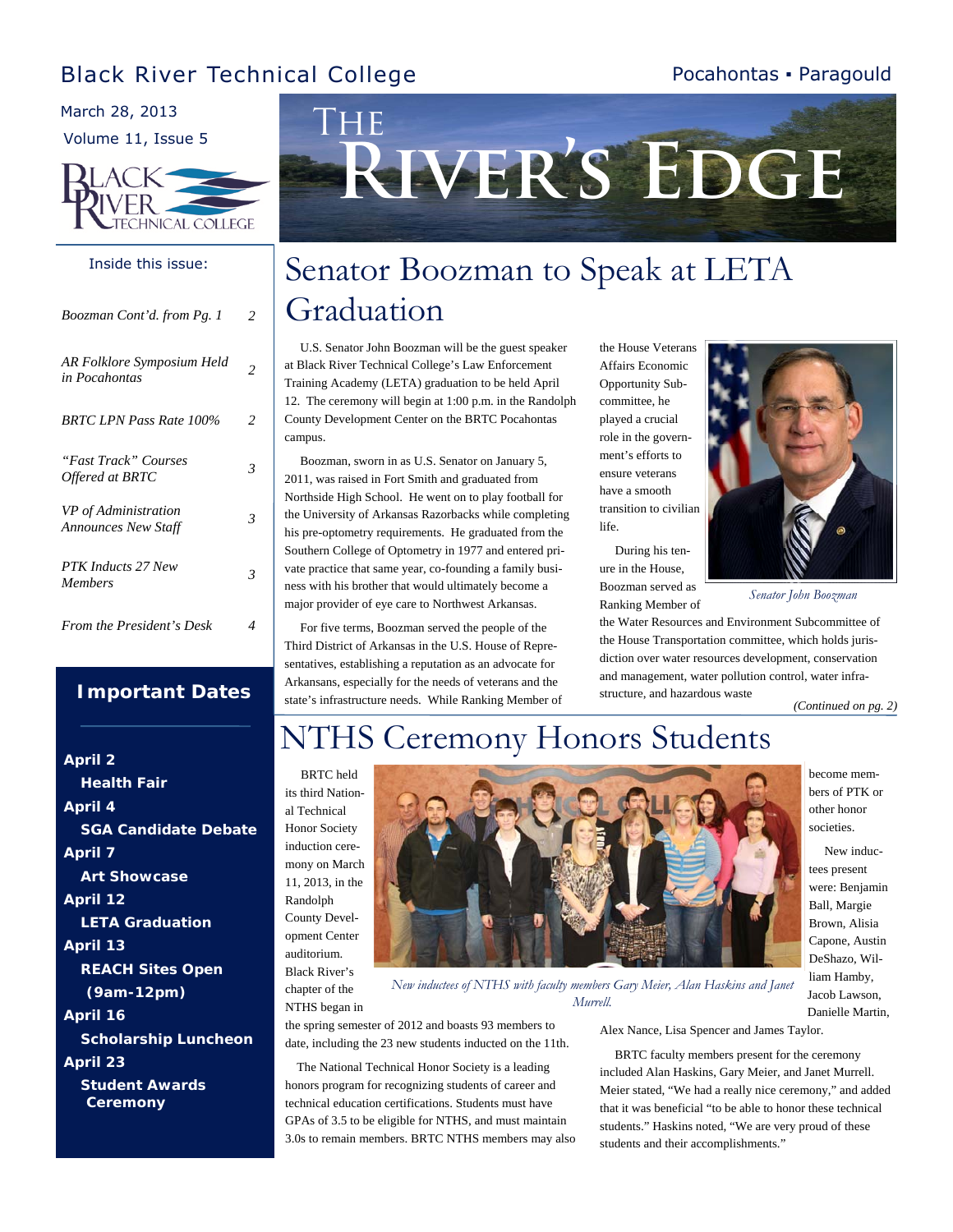cleanup. He was also one of the founding members of the Congressional I-49 Caucus to promote completion of Interstate 49.

 Boozman's work on the international stage during his tenure in the House, helped make Arkansas a larger player in global trade. In 2007, his efforts to bring together Third District and state leaders with the international community culminated in the creation of the Arkansas World Trade Center (AWTC) in Rogers, which opened in 2007. Since its opening, he and the AWTC have hosted numerous foreign dignitaries, diplomats and government leaders in an effort to open new markets for Arkansas's goods and services.

 In the 112th Congress, Boozman was selected to sit on four committees in the Senate: Agriculture, Nutrition and Forestry; Environment and Public Works; Commerce, Science and Transportation; and Veterans' Affairs. He serves as ranking member of the Conservation, Forestry and Natural Resources Subcommittee of the Agriculture Committee; rank-

## Boozman Cont'd. from Pg. 1

ing member of the Science and Space Subcommittee of the Commerce, Science and Transportation Committee; and ranking member of the Environment and Public Works' Green Jobs Subcommittee.

 Prior to his election to Congress, Boozman served two terms on the Rogers School Board, which is one of the largest school districts in the state. He established the low vision program at the Arkansas School for the Blind in Little Rock and worked as a volunteer optometrist at an area clinic that provides medical services to low-income families. He successfully raised Polled Hereford cattle that were competitive in the show ring, as well as in bull testing at Oklahoma State University.

 Boozman, 60, and his wife Cathy have three daughters.

 "We are honored to have Senator Boozman as guest speaker," said LETA Director Steve Shults, "and delighted that he has chosen to speak to such a good group." There are 43 officers representing police and sheriff departments around the region expected to graduate.



*The design of Jacquelyn Reeves, Graphic Design student, was chosen as the new SGA logo. Last fall, two designs were chosen to represent the beginning design for the logo. This semester students were asked to combine the two previous designs into one and the final selection was made.* 

# AR Folklore Symposium Held in Pocahontas



 A group of 35 individuals from Arkansas and Missouri attended the First Annual Arkansas Folklore Symposium held March 8-9 in the Randolph County Development Center in Pocahontas. The event began on Friday with a tour of the REACH structures in Dalton followed

*Lynn Clements, Dr. Brooks Blevins and Marek Halir practicing dousing powers.* 

by a folk music jam session that evening at the Eddie Mae Herron Center. A series of lectures were held on Saturday featuring several guest speakers.

 Arkansas State University professors Dr. William Clements, Dr. Rick Burns, and Dr. Gregory Hansen headed a discussion panel on "Folklore in Arkansas, Today." Missouri State University librarian Drew Beisswenger presented the documentation of Gordan McCann's musical recordings, and MSU professor Dr. Brooks Blevins talked about his book, Ghost of the Ozarks. Symposium participants also observed a "water witchers" dowsing presentation by Olan Samons, Marek Halir, and Bobby Burrow.

 Dr. Gary Buxton, instructor of English, and Dr. Derek Clements, instructor of history, both at BRTC, organized the event with assistance from the Office of Corporate and Community Education. "Overall, I thought this first symposium went quite well," Buxton noted. "I was very pleased with the excellent speakers."

 Next year's symposium is scheduled to be held again in Pocahontas, March 7-8, 2014. For more information, contact Buxton or Clements at 870-248- 4000, ext. 4187. *December LPN Graduates* 

# BRTC LPN Pass Rate 100%

 Black River Technical College reports that all 18 of its students previously enrolled in the Licensed Nurse Practitioner program have passed the National Council Licensure Examination, giving BRTC a 100% NCLEX pass rate this year. The BRTC LPN program is a three-semester group of courses, with admission based on students' Nursing Entrance Test scores and overall GPA. Several of BRTC's recent LPN graduates have applied for the BRTC Registered Nursing program, while others have found employment in health centers in the surrounding area.

 The students in this class were: Lora Ashford, Samantha Brown, Jake Cooper, Alyssa Difani, Brandy Franke, Aaron Franklin, Tiffany Gugle, Trish Gunn, Abbey Loggins, Janea Lyons, Alyssa McConnell, Patricia Middlecoff, Connie Moore, Sharon Peek, Matt Phillips, Deana Smith, Samantha Watson and Elisabeth Woodard.

 The BRTC faculty members who instructed this group of graduates include Tanya Hankins, Teresa Fisher, Jennifer Hibbard, Bridgette Kasinger, and Tina Stroud. Vice President of Technical Education Angie Caldwell states, "We are very pleased with the continued performance of our students and with the quality of education provided by our nursing faculty."

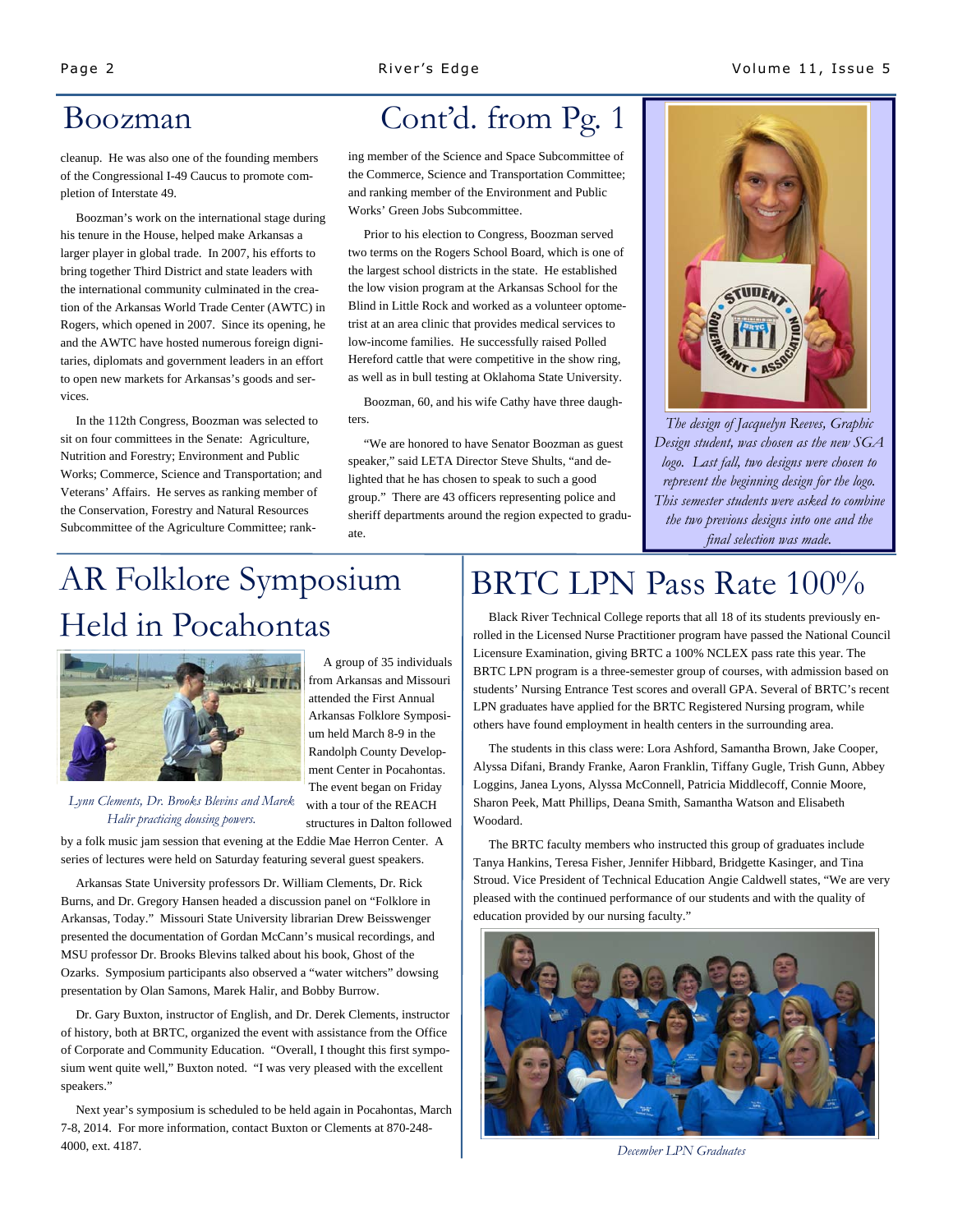## "Fast Track" Courses Offered at BRTC

 Students at Black River Technical College now have the opportunity to take "Fast Track" coursesclass pairings taking one rather than the normal two semesters to complete. This semester, these integrated courses included combinations of Introductory and Intermediate Algebra, Freshman English I and II, and Human Anatomy and Physiology I and II. BRTC offered Fast Track courses last semester as well, and administrators plan to continue to offer them in coming semesters.

 English instructor Lisa Inman explains of her Fast Track English I and II, "The accelerated nature of the course makes it more challenging at times for both students and teacher… [there is] a substantial amount of work—not only for students but also for me in terms of grading. [However,] if students are willing to put forth the extra amount of effort and dedication needed to succeed, the benefits are wonderful. Being able to knock out two classes with [a] one semester class block is so helpful to students looking to speed up the degree-seeking process." Math instructor Al Dixon also notes this in his



*Deana Forrester (from left), Kira Hand, and Danyelle Odom, students in Lynda Griffin's AP I & II Fast Track Course, use a cake for their model portion of an AP project to present the four stages of an ulcer.* 

combination Introductory/Intermediate Algebra: "It has been referred to as a 16-week sprint… But no matter how grueling the course is—when it is over—the students that complete the courses are gratified they finished the two courses in one semester." A&P instructor Lynda Griffin adds, "In the fall

of 2012, I started the semester with 19 students and finished with 16 students. This spring, I currently have 26 students enrolled. I'm looking forward to this semester and this new group of eager minds."

 Online supplements can often help bolster students' retention of the concentrated materials offered in Fast Track courses. Inman, Dixon, and Griffin all include online, hybrid elements in their classes this semester. Dixon mentions that his students "can use the Pearson My Math Lab to do their homework and get caught up," and Inman notes, "For students new to the world of taking online courses, a hybrid course is a really nice way to ease into online class work because students still get to see me twice a week and have that face-to-face interaction in a traditional classroom setting."

 While more intensive than normal classes, Fast Track classes obviously have much to offer. They will be invaluable for students wishing to obtain their degrees quickly, as well as for those seeking a challenge or a way to absorb learning materials in a shorter amount of time.

and encourage scholarship among associate degree students and provide opportunities for development of leadership and service. PTK has been recognizing academic achievement in twoyear colleges since 1918 and is the only internationally acclaimed honor society serving institutions which offer associate degree programs. Requirements for selection include maintaining a 3.5 grade point average or above while enrolled in at least 12 college credit hours per semester. Current PTK officers are Shaunya Fraysher, President; Jamie Weeks, Vice President of Fellowship; Jeff Martin, Vice President of Leadership; Secret England, Vice President of Service;

# VP of Administration Announces New Staff

 Eric Sullinger of Pocahontas and Lynne Steele of Supply have joined the BRTC staff, announced Brenda Gillogly, Vice President of Administration at Black River Technical College.

 Sullinger has been hired to fill the new position of Information Technology Manager in the Office of Computer Services. He is a 2002 graduate of Pocahontas High School and 2006 graduate of Arkansas State University in Jonesboro where he received a Bachelor of Science degree in Computer Information Technology. He has worked for the past seven years in Information Technology for the Pocahontas Public Schools.



*Eric Sullinger* 



*Lynne Steele* 

 Steele has been hired for the position of Maintenance Assistance. A graduate of Doniphan, MO, High School, Steele has worked the past fourteen years in construction, most recently with Steve Camp Construction.

## PTK Inducts 27 New Members

 The BRTC chapter of Phi Theta Kappa (PTK) International Honor Society welcomed 27 new members during its spring induction ceremony held March 14 in the Randolph County Development Center on the Pocahontas campus.

 Members inducted were: Ben Ball, Danielle Black, Rachel Blackwell, Margie Brown, Amanda Carman, Krystal Cowen, Mary Crawford, William Crowley, Valarie Diglia, Debbie Haferkamp, Betty Hodge, Krystle Hudson, and Edmond Quinton Hurst,

 Also, Donna Kieffner, Eric Kuba, Kristen Laky, Elizabeth Lepard, Mandy Leroux, Erik Lyons, Natalie Marriott, Danielle Martin,

Amy Morgan, Julie Rainwater, Bridget Reinhart, Kaitlyn Roe, Joel Stanfel, and Andrea Williams. The

purpose of PTK is to recognize



 BRTC's chapter advisors of PTK are: Shana Akers, Ashley Hall, Karen Liebhaber, and Daphne Perkins.

*PTK officers pose with new members prior to induction ceremony.*